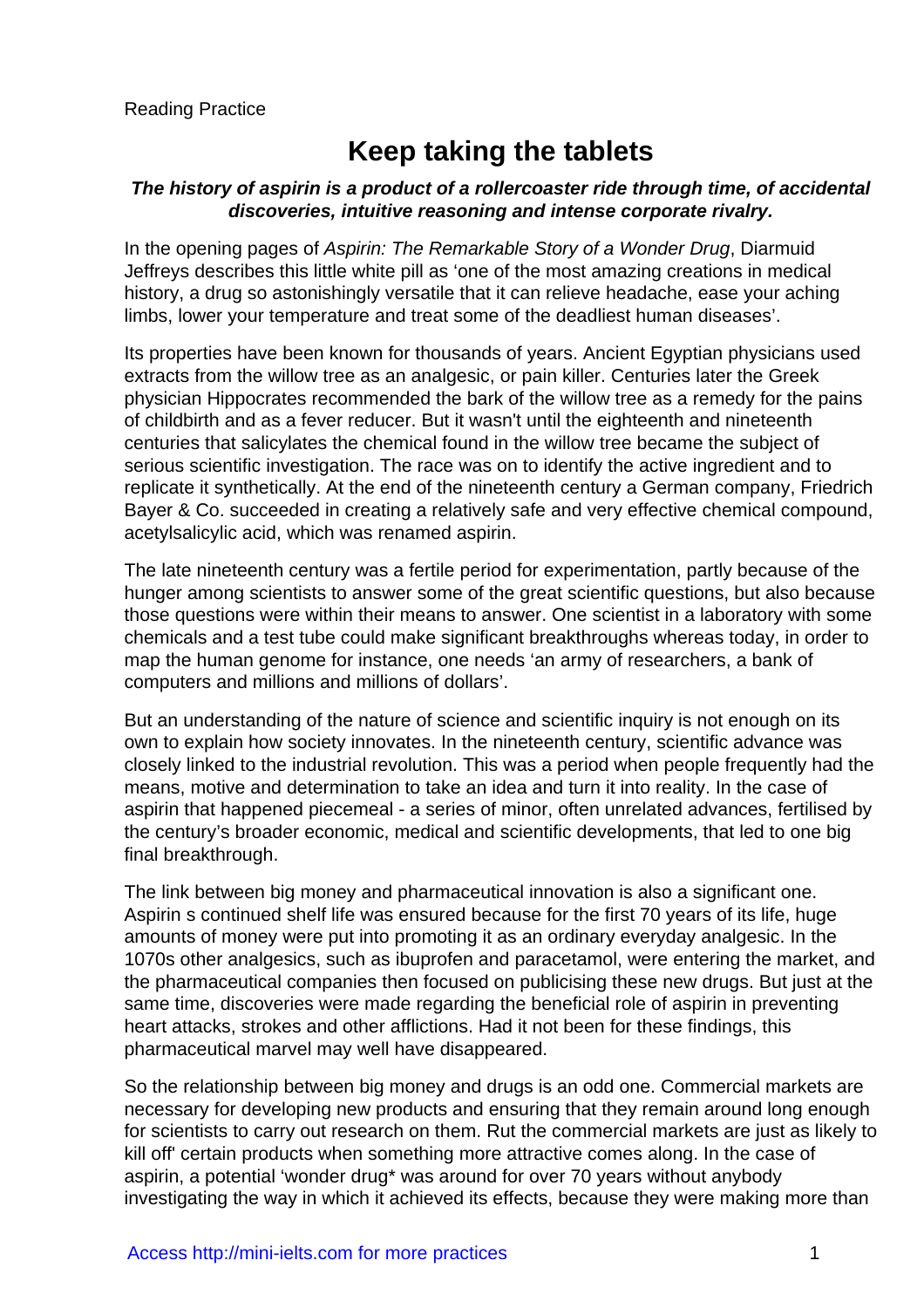enough money out of it as it was. If ibuprofen or paracetamol had entered the market just a decade earlier, aspirin might then not be here today. It would be just another forgotten drug that people hadn't bothered to explore.

None of the recent discoveries of aspirin's benefits were made by the big pharmaceutical companies; they were made by scientists working in the public sector. 'The reason for that is very simple and straightforward,' Jeffreys says in his book. 'Drug companies will only pursue research that is going to deliver financial benefits. There's no profit in aspirin any more. It is incredibly inexpensive with tiny profit margins and it has no patent any more, so anyone can produce it.' In fact, there's almost a disincentive for drug companies to further boost the drug, he argues, as it could possibly put them out of business by stopping them from selling their more expensive brands.

So what is the solution to a lack of commercial interest in further exploring the therapeutic benefits of aspirin? More public money going into clinical trials, says Jeffreys. 'If I were the Department of Health. I would say "this is a very inexpensive drug. There may be a lot of other things we could do with it." We should put a lot more money into trying to find out.'

Jeffreys' book which not only tells the tale of a 'wonder drug' but also explores the nature of innovation and the role of big business, public money and regulation reminds us why such research is so important.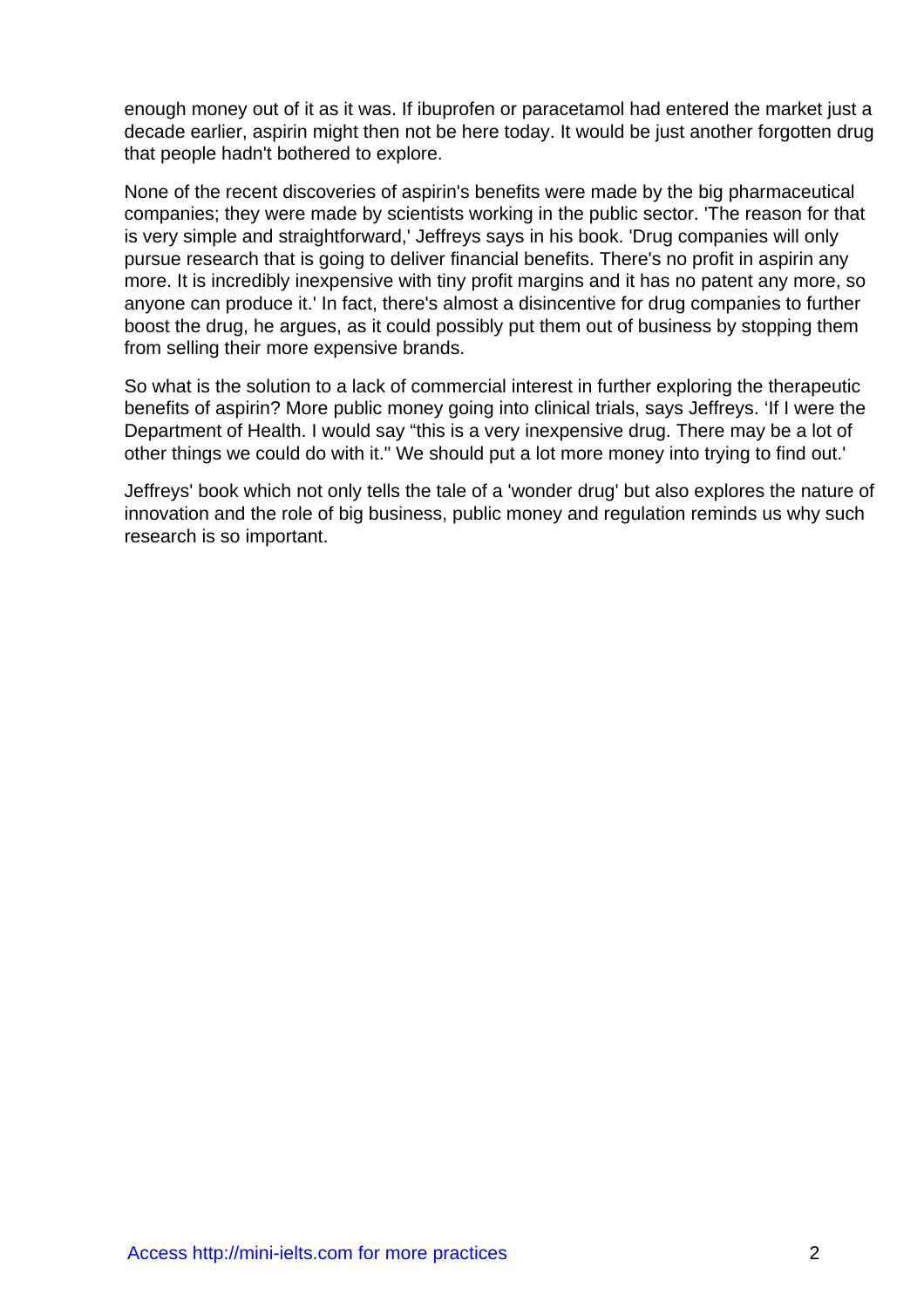## **Questions 1-6**

Complete each sentence with the correct ending **A-H** from the box below.

Write the correct letter **A-H** in boxes **1-6** on your answer sheet.

| 2 Frederick Bayer & Co were able to reproduce |
|-----------------------------------------------|
|                                               |
|                                               |
|                                               |
|                                               |

**A** the discovery of new medical applications.

- **B** the negative effects of publicity.
- **C** the large pharmaceutical companies.
- **D** the industrial revolution.
- **E** the medical uses of a particular tree
- **F** the limited availability of new drugs.
- **G** the chemical found in the willow tree.
- **H** commercial advertising campaigns.

### **Questions 7-11**

Do the following statements agree with the views of the writer in Reading Passage 3?

In boxes **7-11** on your answer sheet write

#### **YES if the statement agrees with the views of the writer**

**NO if the statement contradicts the views of the writer**

#### **NOT GIVEN if it is impossible to say what the writer thinks about this**

**7.....................** For nineteenth-century scientists, small-scale research was enough to make important discoveries.

**8.....................** The nineteenth-century industrial revolution caused a change in the focus of scientific research.

**9.....................** The development of aspirin in the nineteenth century followed a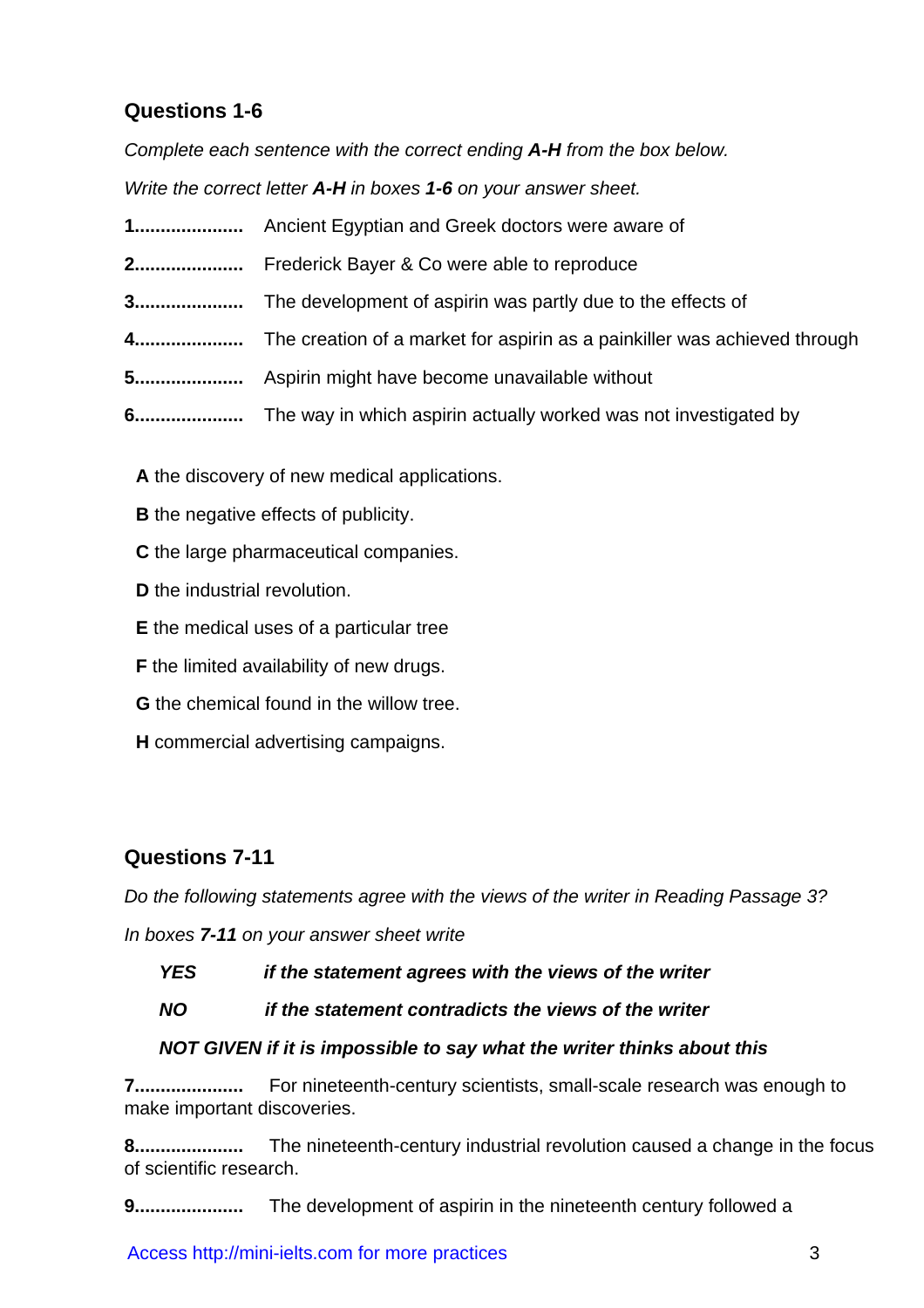structured pattern of development.

**10.....................** In the 1970s sales of new analgesic drugs overtook sales of asprin.

**11..................... Commercial companies may have both good and bad effects on the availability of pharmaceutical products.**

#### **Questions 12-14**

Complete the summary below using the list of words **A-l** below.

Write the correct letter **A-l** in boxes **12-14** on your answer sheet

#### **Research into aspirin**

Jeffreys argues that the reason why **12**..................... did not find out about new uses of aspirin is that aspirin is no longer a **13**..................... drug. He therefore suggests that there should be **14**..................... support for further research into the possible applications of the drug.

- **A** useful
- **B** cheap
- **C** state
- **D** international
- **E** major drug companies
- **F** profitable
- **G** commercial
- **H** public sector scientists
- **I** health officials